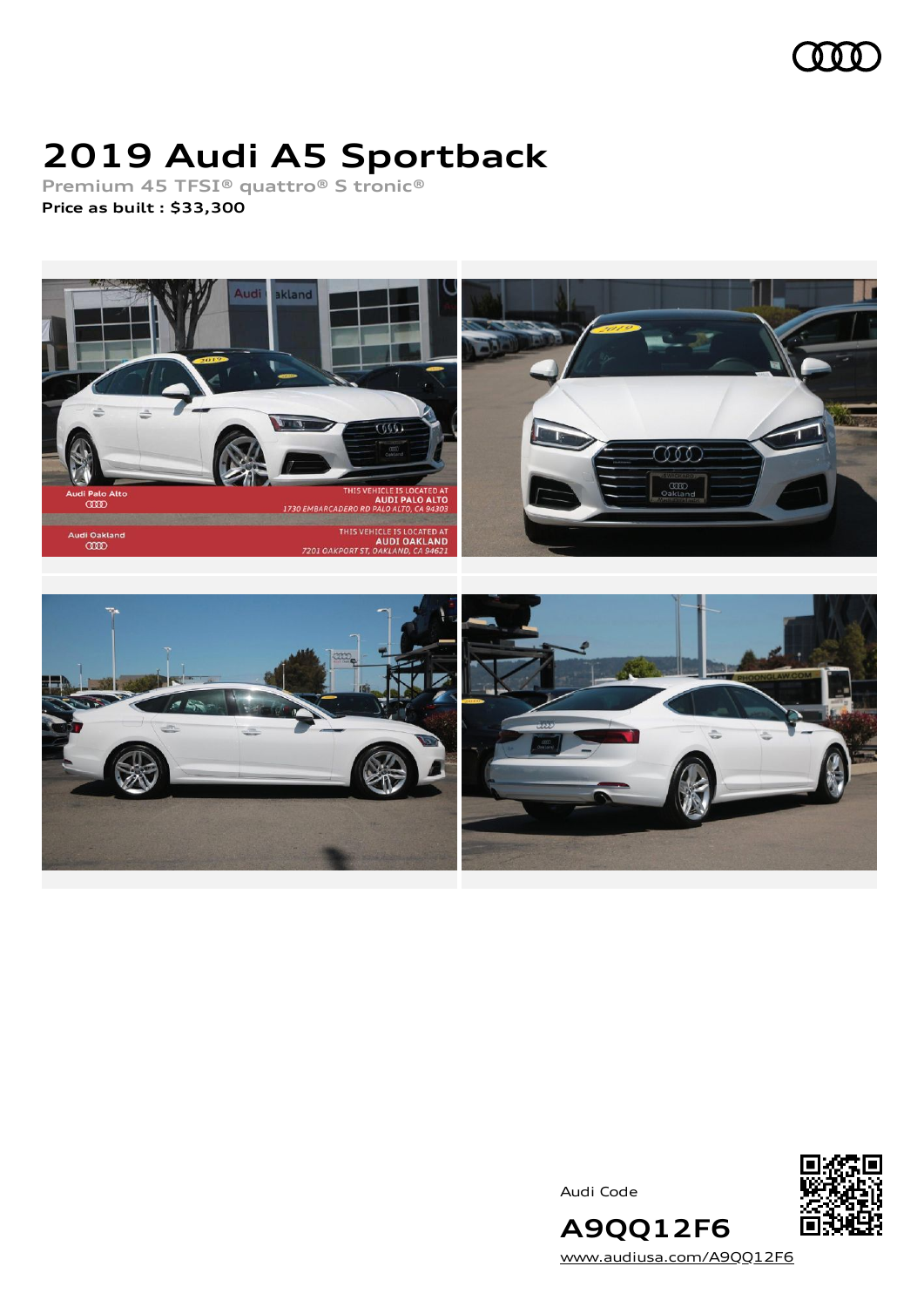# **Summary**

**Audi 2019 Audi A5 Sportback** Premium 45 TFSI® quattro® S tronic®

**Price as buil[t](#page-9-0)** \$33,300

#### **Exterior colour**

Ibis White

#### **Interior colour**

| Seats     | Black        |
|-----------|--------------|
| Dashboard | <b>Black</b> |
| Carpet    | <b>Black</b> |
| Headliner | Black        |



#### **Further Information**

| Type of vehicle | Used car     |
|-----------------|--------------|
| Mileage         | 32,064 miles |
| Warranty        | No           |

#### **Audi Code** A9QQ12F6

**Your configuration on www.audiusa.com** [www.audiusa.com/A9QQ12F6](https://www.audiusa.com/A9QQ12F6)

**Commission number** 30efd3940a0e09a9157f

### **Technical Specifications**

| Engine type                  | 2.0-liter four-cylinder                       |
|------------------------------|-----------------------------------------------|
| stroke                       | Displacement/Bore and 1,984/82.5 x 92.8 cc/mm |
| Torque                       | 273 lb-ft@rpm                                 |
| Top track speed              | 130 mph mph $1$                               |
| Acceleration (0 - 60<br>mph) | 5.7 seconds seconds                           |
| Recommended fuel             | Premium                                       |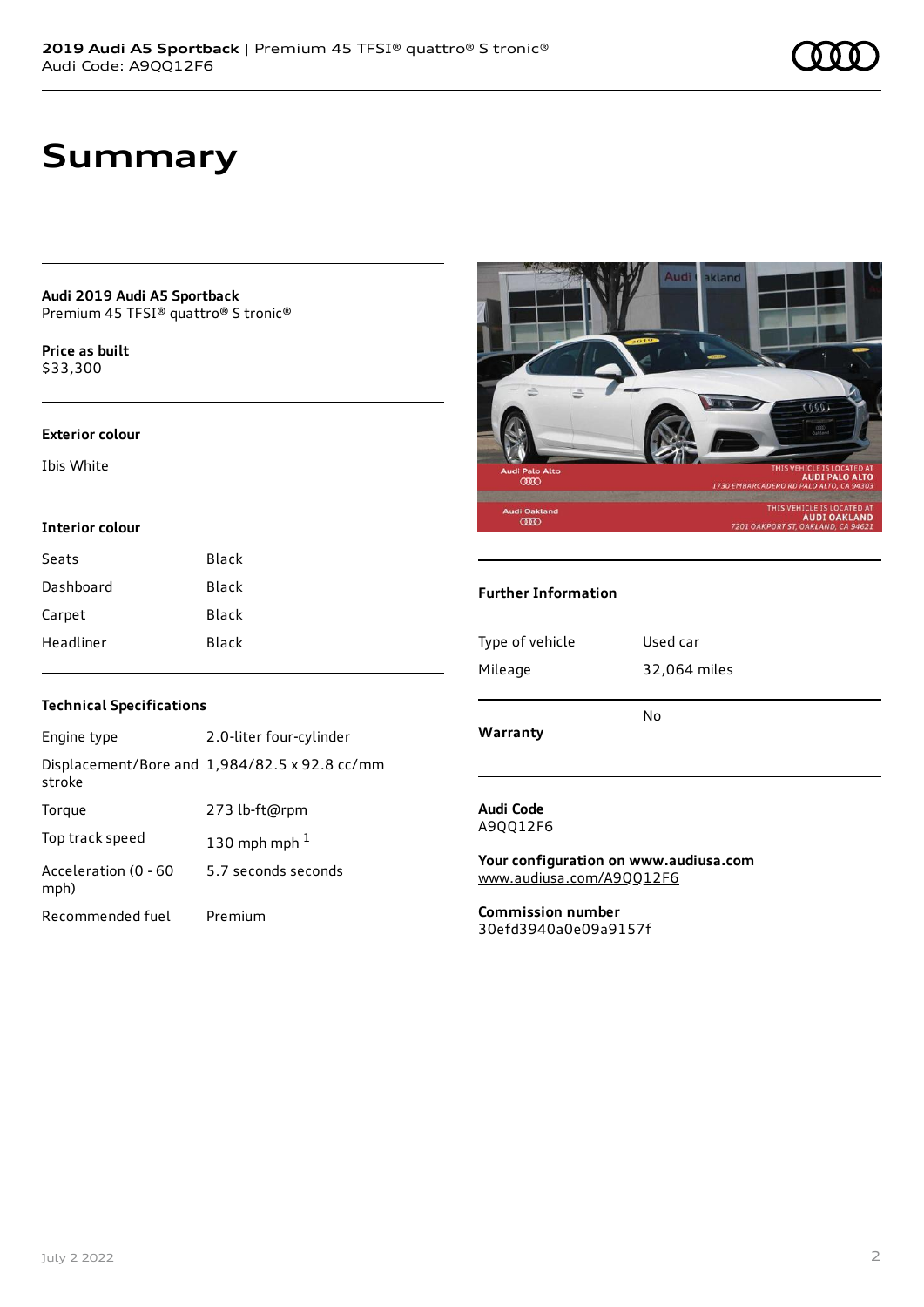# **Standard features**

### **Infotainment and Driver Assistance**

| 18S | MMI® radio                                                                                                |
|-----|-----------------------------------------------------------------------------------------------------------|
| 9ZX | BLUETOOTH <sup>®</sup> wireless technology<br>preparation for compatible devices                          |
| 6K8 | Audi pre sense® basic and Audi pre sense®<br>city                                                         |
| 2H1 | Audi drive select                                                                                         |
| IW3 | Audi connect CARE assistance and security<br>services                                                     |
| 7W1 | Audi pre sense® basic                                                                                     |
| UT2 | Audi smartphone interface including Apple<br>CarPlay® and Google™ Android Auto™ for<br>compatible devices |
| KA2 | Rear view camera                                                                                          |
| 9VD | Audi sound system                                                                                         |
| 9S7 | Color driver information system                                                                           |
| 7UH | Connectivity package                                                                                      |
|     |                                                                                                           |

#### **Safety and Security**

| Driver and front-passenger advanced airbags<br>and knee airbags  |
|------------------------------------------------------------------|
| Electromechanical parking brake                                  |
| Cruise control with coast, resume and<br>accelerate features     |
| Garage door opener (Homelink®)                                   |
| Top speed electronically limited to 130 mph                      |
| Manual child safety locks                                        |
| Electromechanical power steering                                 |
| Tire-pressure monitoring system                                  |
| Front thorax side airbags and Sideguard®<br>head curtain airbags |
|                                                                  |

## July 2 2022 3

### **Safety and Security**

| 418 | Remote keyless entry with push-button start                                       |
|-----|-----------------------------------------------------------------------------------|
| 3B7 | ISOFIX child seat mounting and Top Tether<br>anchorage point for outer rear seats |

### **Exterior**

| 0PO   | Dual exhaust outlets with chrome tips             |
|-------|---------------------------------------------------|
| 6XD   | Power-adjustable, heated exterior side<br>mirrors |
| 1S1   | Car jack                                          |
| 1 B A | Dynamic suspension                                |
| 81T   | Full LED headlights                               |
| 803   | Automatic headlights                              |
| HU9   | 18" 245/40 all-season tires                       |
| 8SP   | LED taillights with dynamic turn signals          |
| 4KC   | Heat-insulating glass                             |
| 47B   | Aluminum trim around exterior windows             |
| CV8   | 18" 5-arm-dynamic design wheels                   |

#### **Interior**

| QE1 | Storage package                                                |
|-----|----------------------------------------------------------------|
| 3FB | Panoramic sunroof                                              |
| 7M1 | Aluminum door sill inlays                                      |
| 6NQ | Black cloth headliner                                          |
| 9AQ | Three-zone automatic climate control                           |
| 4L7 | Auto-dimming interior rear view mirror with<br>digital compass |
| QQ1 | LED interior lighting package                                  |
| 1XW | Three-spoke multifunction steering wheel                       |
|     |                                                                |

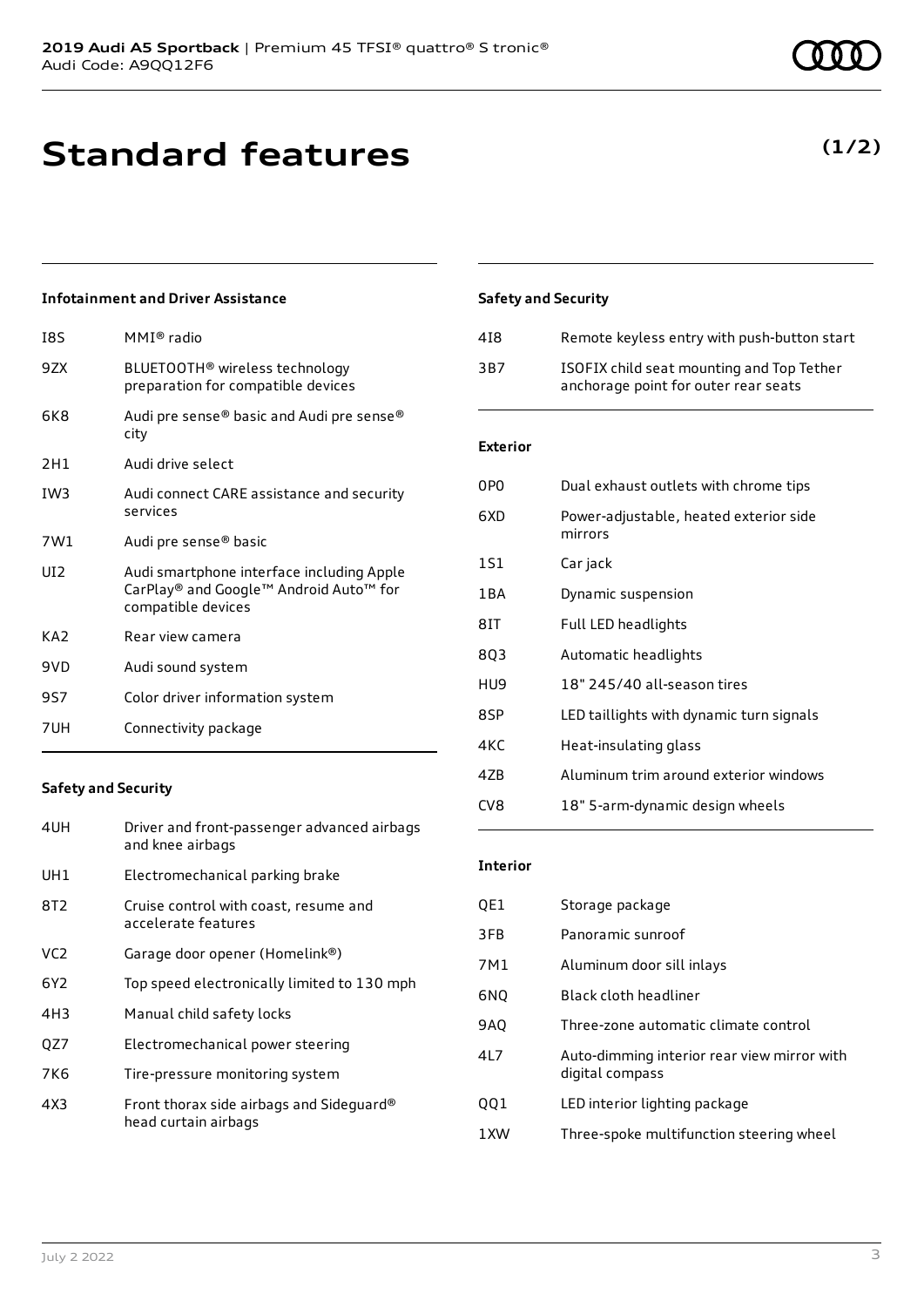# **Standard features**

### **Interior**

| 6E3             | Front center armrest                                                                |
|-----------------|-------------------------------------------------------------------------------------|
| 4E7             | Power tailgate                                                                      |
| 5XF             | Driver and front-passenger extendable sun<br>visors with illuminated vanity mirrors |
| 3 <sub>NT</sub> | Split folding 40:20:40 rear seatbacks                                               |
| N1F             | Leather seating surfaces                                                            |
| 4A3             | <b>Heated front seats</b>                                                           |
| 5MG             | Dark Brown Walnut Wood inlays                                                       |

July 2 2022 4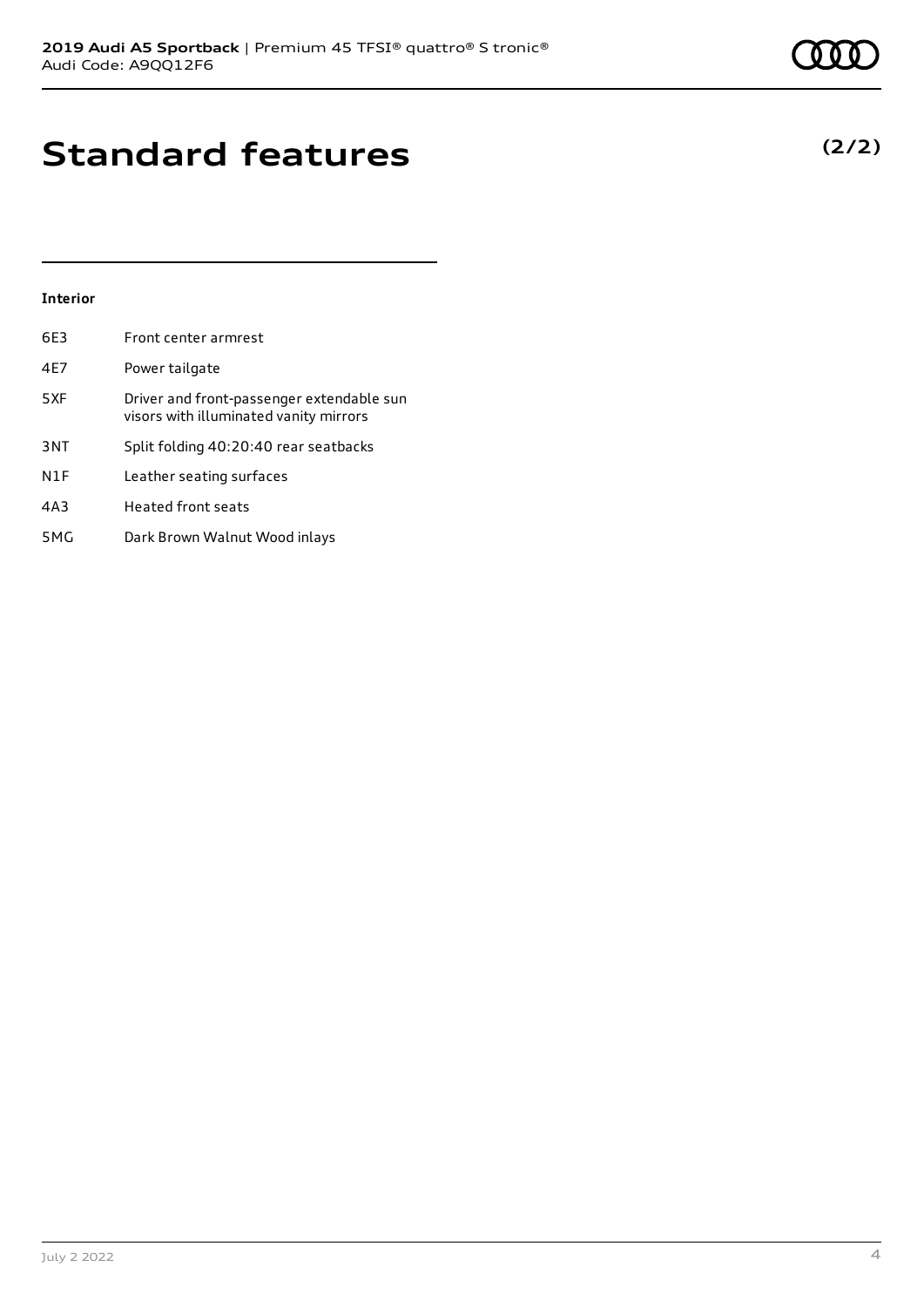# **Dealer remarks**

JUST REPRICED FROM \$38,605, \$7,100 below Kelley Blue Book!, EPA 34 MPG Hwy/23 MPG City! CARFAX 1- Owner. Sunroof, Heated Leather Seats

### KEY FEATURES INCLUDE

Leather Seats, Sunroof, All Wheel Drive, Power Liftgate, Rear Air. Audi Premium with Ibis White exterior and Black interior features a 4 Cylinder Engine with 248 HP at 5000 RPM\*.

### EXPERTS REPORT

Edmunds.com explains "If you're shopping for a luxury coupe, you're likely expecting refinement, comfort, cuttingedge tech and performance. Lucky for you, the 2019 Audi A5 has all of those.".

EXCELLENT VALUE

Was \$38,605. This A5 Sportback is priced \$7,100 below Kelley Blue Book.

### BUY FROM AN AWARD WINNING DEALER

Here at Audi Oakland, we strive to make your shopping experience the best that it can be. From our huge inventory to our dedicated sales staff, every aspect of our dealership is crafted to create an amazing car-buying process. We're also proud to be a 2014 Magna Society Award recipient.

Pricing analysis performed on 6/29/2022. Horsepower calculations based on trim engine configuration. Fuel economy calculations based on original manufacturer data for trim engine configuration. Please confirm the accuracy of the included equipment by calling us prior to purchase.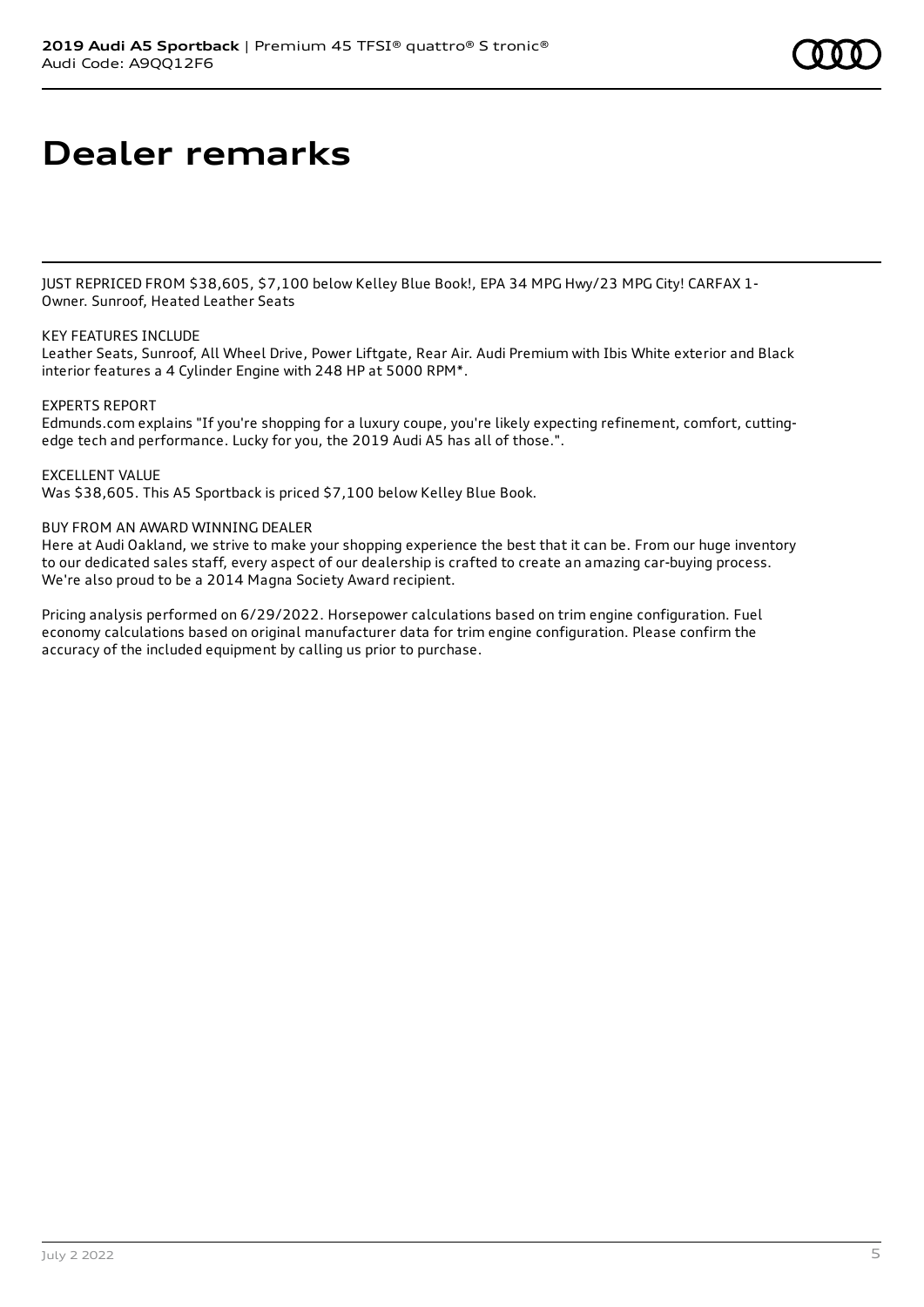# **Technical Specifications**

# **(1/2)**

### **Engineering | Performance**

| Engine type                                | 2.0-liter four-cylinder                       |
|--------------------------------------------|-----------------------------------------------|
| Acceleration (0 - 60<br>mph)               | 5.7 seconds seconds                           |
| Power Level                                | 45                                            |
| Engine block                               | Cast-iron                                     |
| Induction/fuel injection Turbocharged/FSI® |                                               |
| Cylinder head                              | Aluminum-alloy                                |
| Max. output ps/hp                          | 248 @ rpm                                     |
| stroke                                     | Displacement/Bore and 1,984/82.5 x 92.8 cc/mm |
| Top track speed <sup>1</sup>               | 130 mph mph                                   |
| Torque                                     | 273 lb-ft@rpm                                 |
| Valvetrain                                 | 16-valve DOHC with Audi valvelift<br>system   |

| Gear ratios: 6th                 | 0.508:1                                                                                                 |
|----------------------------------|---------------------------------------------------------------------------------------------------------|
| Gear ratios: 7th                 | 0.386:1                                                                                                 |
| Gear ratios: Reverse             | 2.750:1                                                                                                 |
| Drivetrain type                  | S tronic® dual-clutch                                                                                   |
| Gear ratios: Final Drive 4.270:1 |                                                                                                         |
| Gear ratios: 4th                 | 1.057:1                                                                                                 |
| Transmission                     | Seven-speed S tronic® dual-clutch<br>automatic transmission and<br>quattro <sup>®</sup> all-wheel drive |
| Gear ratios: 5th                 | 0.738:1                                                                                                 |
| Gear ratios: 2nd                 | 2.190:1                                                                                                 |
| Gear ratios: 3rd                 | 1.517:1                                                                                                 |
| Gear ratios: 1st                 | 3.188:1                                                                                                 |

#### **Electrical system**

| Alternator | 14 Volts - 110-150A  |
|------------|----------------------|
| Battery    | 12 Volts - 420A/75Ah |

#### **Steering**

**Driveline**

| Steering type                              | Electromechanical power steering<br>system |
|--------------------------------------------|--------------------------------------------|
| Turning diameter, curb- 36.1 ft<br>to-curb |                                            |
| Steering ratio                             | 15.3:1                                     |

#### **Suspension**

| Front axle | Five-link front suspension |
|------------|----------------------------|
| Rear axle  | Five-link rear suspension  |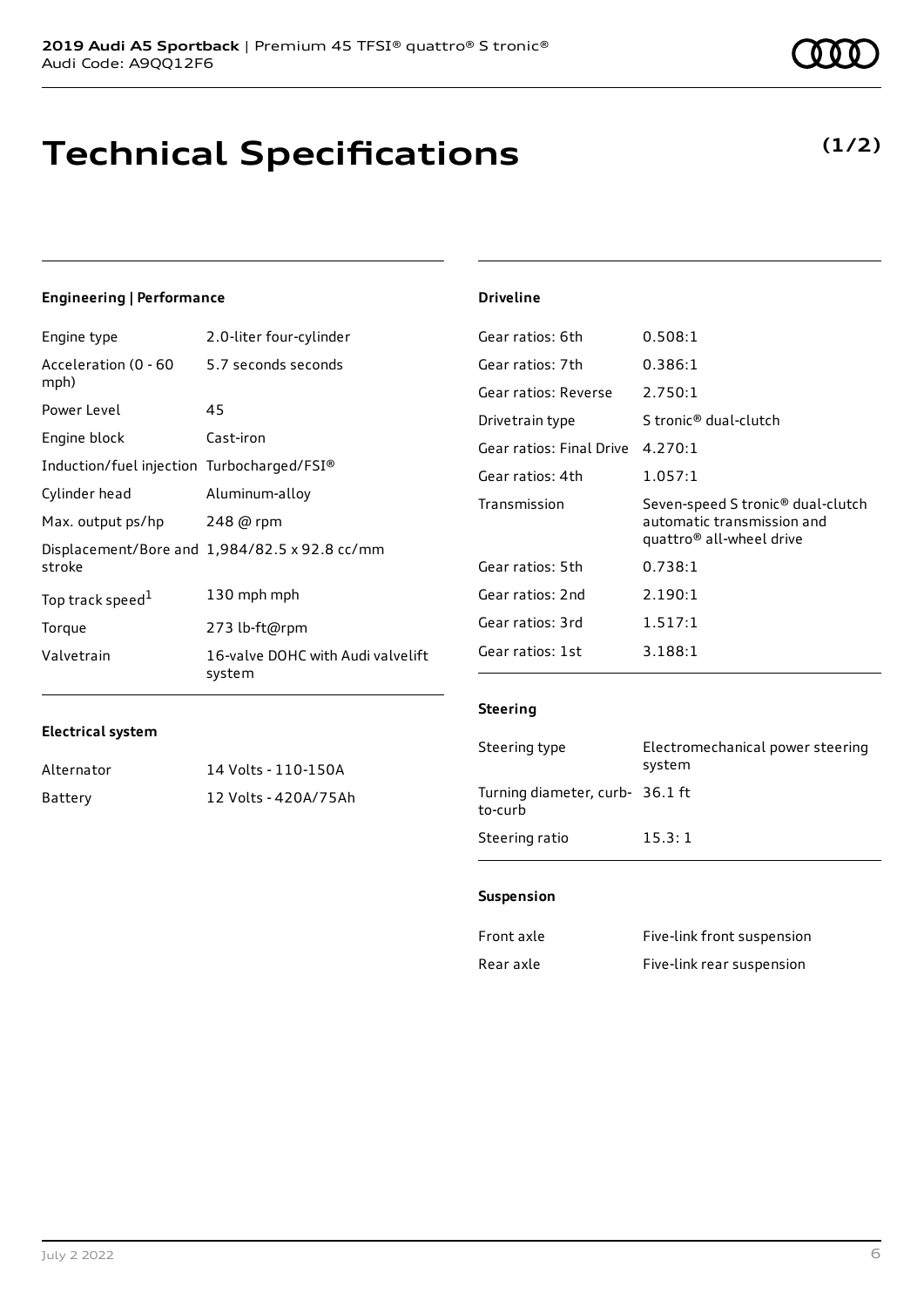# **Technical Specifications**

### **Brake system**

| Front brakes         | 13.3 (ventilated disc) in                                            |  |
|----------------------|----------------------------------------------------------------------|--|
| Rear brakes          | 13.0 (ventilated disc) in                                            |  |
| Parking brake        | Electromechanical                                                    |  |
| Body                 |                                                                      |  |
| Material             | Multi-material body construction<br>(steel and aluminum composition) |  |
| Corrosion protection | Multistep anti-corrosion protection                                  |  |

### **Warranty | Maintenance**

| Warranty    | 4-year/50,000-mile Audi New<br>Vehicle Limited Warranty                                   |
|-------------|-------------------------------------------------------------------------------------------|
| Maintenance | 12-month/10,000-mile (whichever<br>occurs first) NO CHARGE first<br>scheduled maintenance |

### **Exterior Measurements**

| Height                        | 54.6 in   |
|-------------------------------|-----------|
| Length                        | 186.3 in  |
| Wheelbase                     | 111.2 in  |
| Drag coefficient              | $0.29$ Cw |
| Overall width with<br>mirrors | 79.9 in   |
| Track rear                    | 61.7 in   |
| <b>Track front</b>            | 62.5 in   |
| Curb weight                   | 3,726 lb  |

# **Interior measurements**

| Seating capacity                          | 5                      |
|-------------------------------------------|------------------------|
| Shoulder room, rear                       | 54.5 in                |
| Leg room, rear                            | $35.1$ in              |
| Shoulder room, front                      | 55.7 in                |
| Head room, rear                           | 37 in                  |
| Leg room, front                           | 41.3 in                |
| Head room, front                          | 39.4 in                |
| Cargo volume, rear<br>seatbacks up/folded | 21.8/35.0 cu ft, cu ft |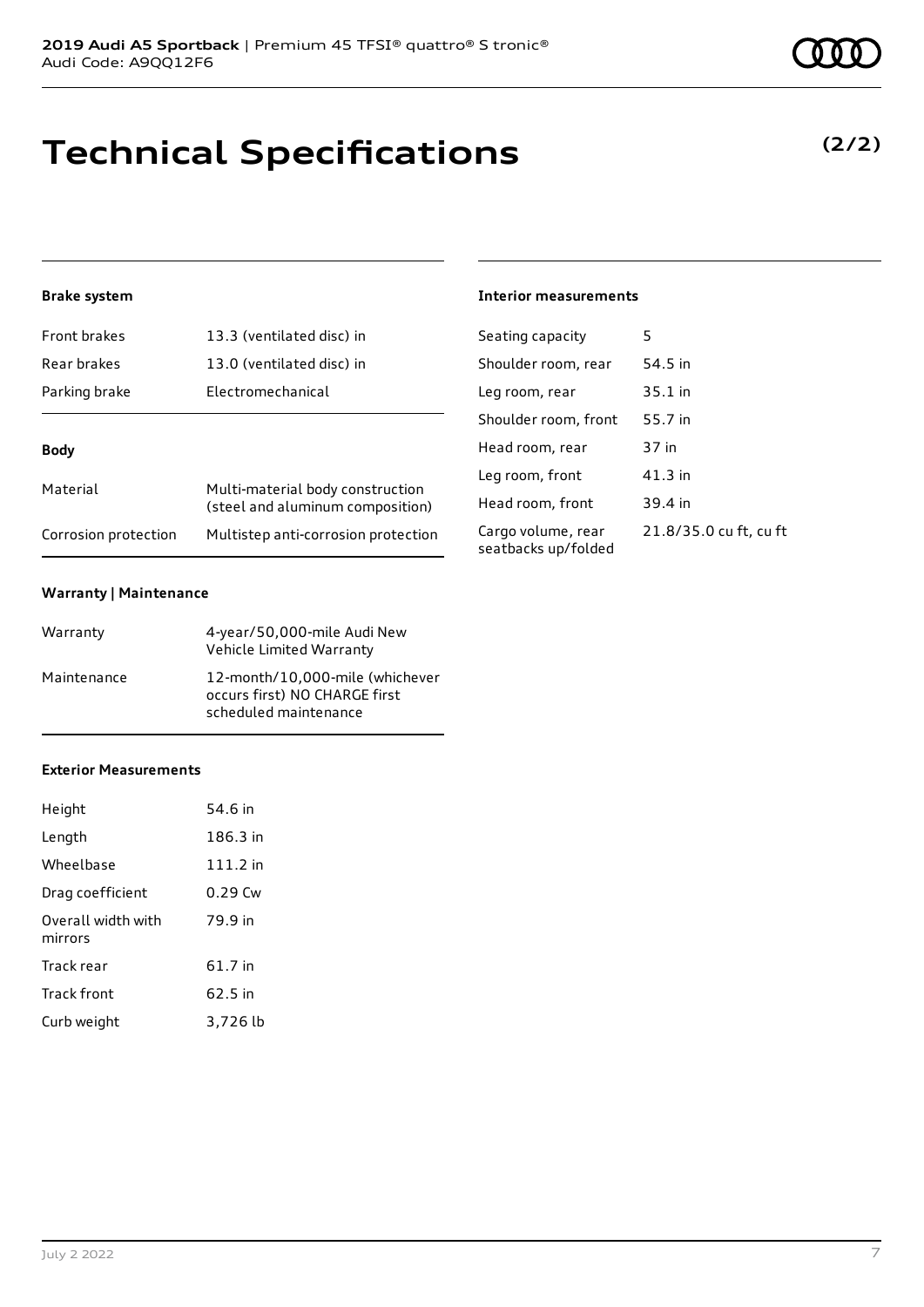# **Consumption- and emission**

**Consumption by NEDC**

combined 27 mpg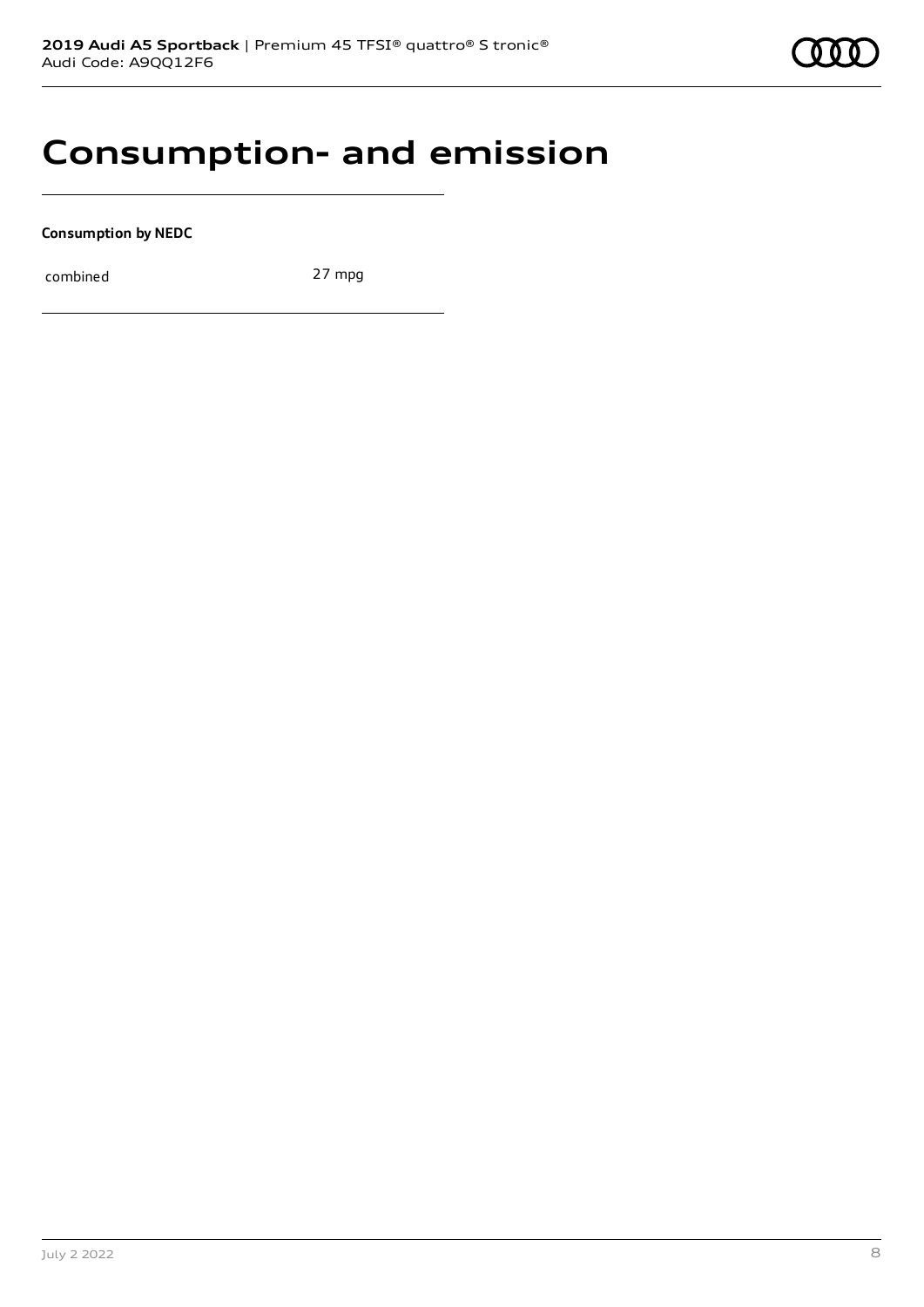

# **Contact**

Dealer **Audi Oakland**

7201 Oakport St 94621 Oakland CA

Phone: 5108937282 FAX: 5108088108

www: [https://www.audioakland.com](https://www.audioakland.com/)